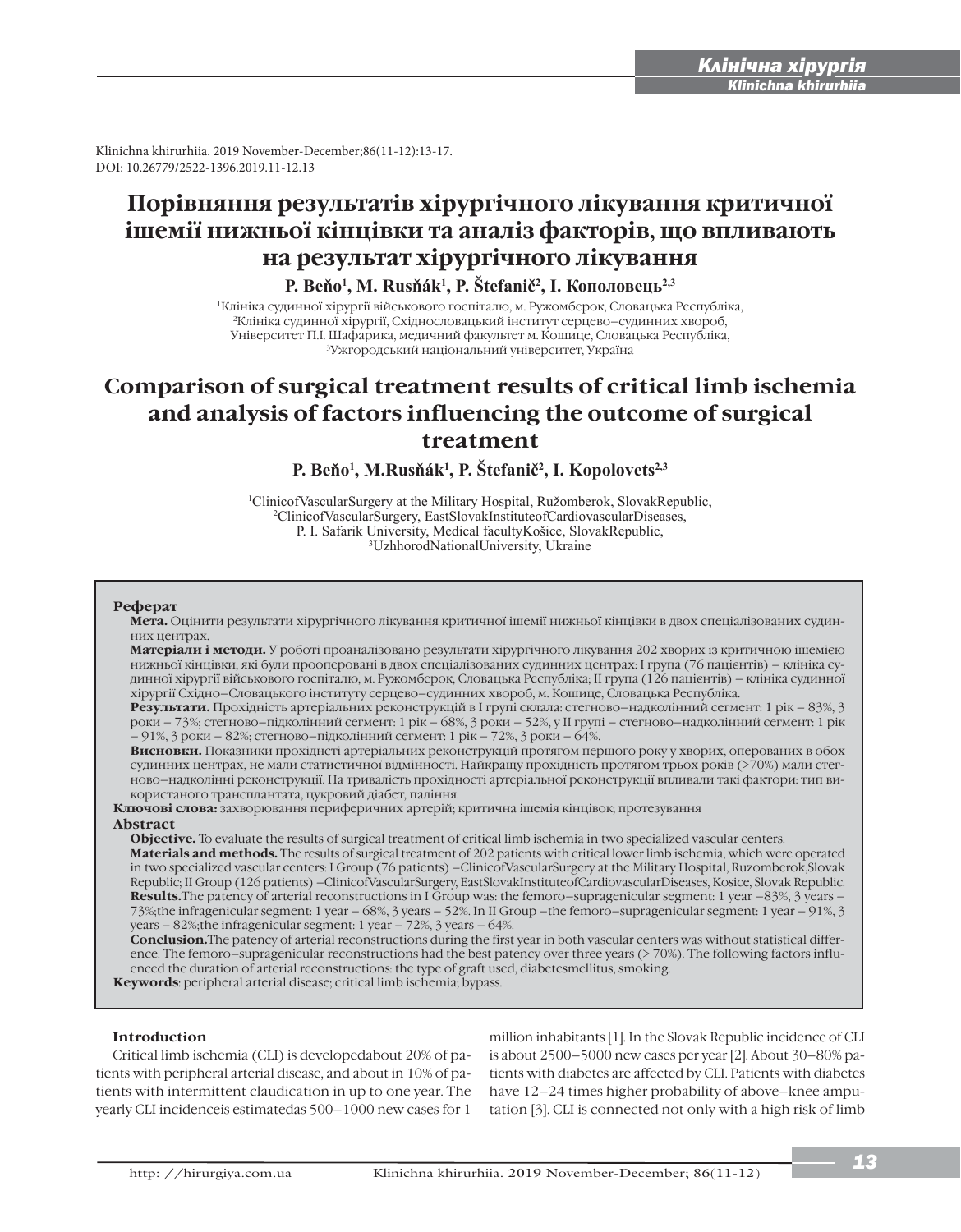i

loss, but it is also a reliable predictor of morbidity and mortality resulting from other cardiovascular complications due the fact that atherosclerosis is a general systematic disease affected all arteries [4].The occurrence of ischemic stroke in these patients is approximately 2–3–times higher, and also occurrence of myocardial infarction is about 6–times higher. The mortality of patients with CLI is alarming all over the world. The mortality of patients with CLI is about 20% in the half– year from determining the diagnosis, and up to 50% of all patients in 5 years [5]. The mortality is 20–times higher than in patients without cardiovascular disease [6]. Modern surgery or endovascular treatment of CLI shouldbe transferred to vascular centers with access to all diagnostic and therapeutic possibilities. The right choice of the strategy of CLI treatment has based on the TASC II guidelines (Inter–Society Consensus for the Management of Peripheral Arterial Disease), about individual approach [1,7]. The goal of the CLI treatment is to provide adequate perfusion of the leg, which allows the eradication of destroyed and necrotic tissue. With the development of endovascular therapy, the CLI treatment criteria broadened and morbidity, mortality is also reduced [8].The care of patients with CLI has improved recently, but despite that, the number of amputations because of CLI is still high [9].

## **Materials and methods**

The paper presents 202 patients with critical lower limb ischemia, which wereoperated in two specialized vascular centers. All patients divided into two groups

I Group: 76 patients with CLI treated surgically on the Clinic of Vascular Surgery at the Military Hospital forfour years. The age of the patients was from 35 to 83 years; the men to women ratio were 3:1, and the percentage of diabetics in this file was 40%.

II Group:126 patients from the Clinic of Vascular Surgery, East Slovak Institute of Cardiovascular Diseases. All patients had CLI. The age of the patients was from 48 to 76 years; the men to women ratio were 3:1, and the percentage of diabetics in this file was 31%.

Retrospective analysis of anamnestic data about the duration of CLI from the documentation was used to compare the results of surgical treatment about the level of CLI, the period of CLI, and the length of the ischemic defect.

In the first step, we compared the results of the surgical treatment in patients with Fontaine III stage, and patients with Fontaine IV stage. After that, we compared the results of CLI treatment in the patient divided into two groups, according to the duration of CLI. The patients in the first group suffered from pain at rest or ischemic defect shorter than one month, and patients in the second group underwent the treatment after more than one month of pain at rest or ischemic defect. In the end, we compared the effects of surgical revascularisation treatment in patients divided into two groups according to the duration of ischemic defect (shorter than one month and more prolonged than one month). Based on the surgical revascularization treatment, where the criteria of success were time until patency of the reconstruction, we attempted

to prove and determine the importance of time factor on the success of surgical revascularisation treatment of CLI.

## **Results**

On the Clinic of Vascular Surgery at the Military Hospital(I Group) were 76 patients with CLI treated by surgery in total, out of which 45 were on the femoro–supragenicular segment, and 31 were on infragenicular segment.

In the femoro–supragenicular segment (45 patients), there were 22 disobliterations of the common femoral artery,and deep femoral artery with profundoplasty (synthetic or vein patch), 15 femoro–popliteal proximal bypasses and 8 femoro–femoral cross–over bypasses. The patency of the reconstruction was: 1 year – 83%, 3 years – 73%.

In the infragenicular segment (31 patients), there were 17 distal popliteal bypasses, 11 femoro–crural bypasses (5 on anterior tibial artery, six on posterior tibial artery), and 3 pedal bypasses. The patency of the reconstruction was: 1 year – 68%, 3 years – 52%.

On the Clinic of Vascular Surgery, East Slovak Institute of Cardiovascular Diseases(II Group) were 126 surgically treated patients with CLI (90 on the femoro–supragenicular segment and 36 were on infragenicular segment).

In the femoro–supragenicular segment (90 patients), there were 26disobliterations of common femoral artery and deep femoral artery with profundoplasty (synthetic or vein patch), 39femoro–popliteal proximal bypasses with great saphenic vein, 19femoro–popliteal proximal bypasses with prothesis, and sixfemoro–femoral cross–over bypasses with prothesis.The patency of the reconstruction was: 1 year – 91%, 3 years – 83%.

In the infragenicular segment (36 patients), there were 31 popliteal distal bypasses, fivefemoro–crural bypasses (2 on anterior tibial artery, three on posterior tibial artery).All distal bypasses were performed by great saphenous vein. The patency of the reconstruction was:  $1$  year  $-72\%$ ,  $3$  years  $-64\%$ .

## Discussion

The experience from our practice confirms that the success of surgical treatment of CLI is determined by a variety of factors, which are well known also from literature. They are dividing into general and local factors. General factors include age, sex, and patient's comorbidity such as ischemic heart disease, diabetes mellitus, dyslipidemia and genetically determined coagulation disorder [1].We also count the patient's mobility and life expectancy into the general factors. The speed of progression of the disease is also of great importance during the post–surgery period, and it depends on the conservative treatment and also from patients lifestyle [10].The local factors affecting the results of the surgical treatment of CLI include in the first place the morphology of the obliterating arterial disease, where we distinguish the localization (if the defect is in femoro–supragenicular or infragenicular segment [11].A general rule is that the more central the replacement is, the longer the period of its patency. Correctly indicated and technically precise surgical reconstructions are very effective in CLI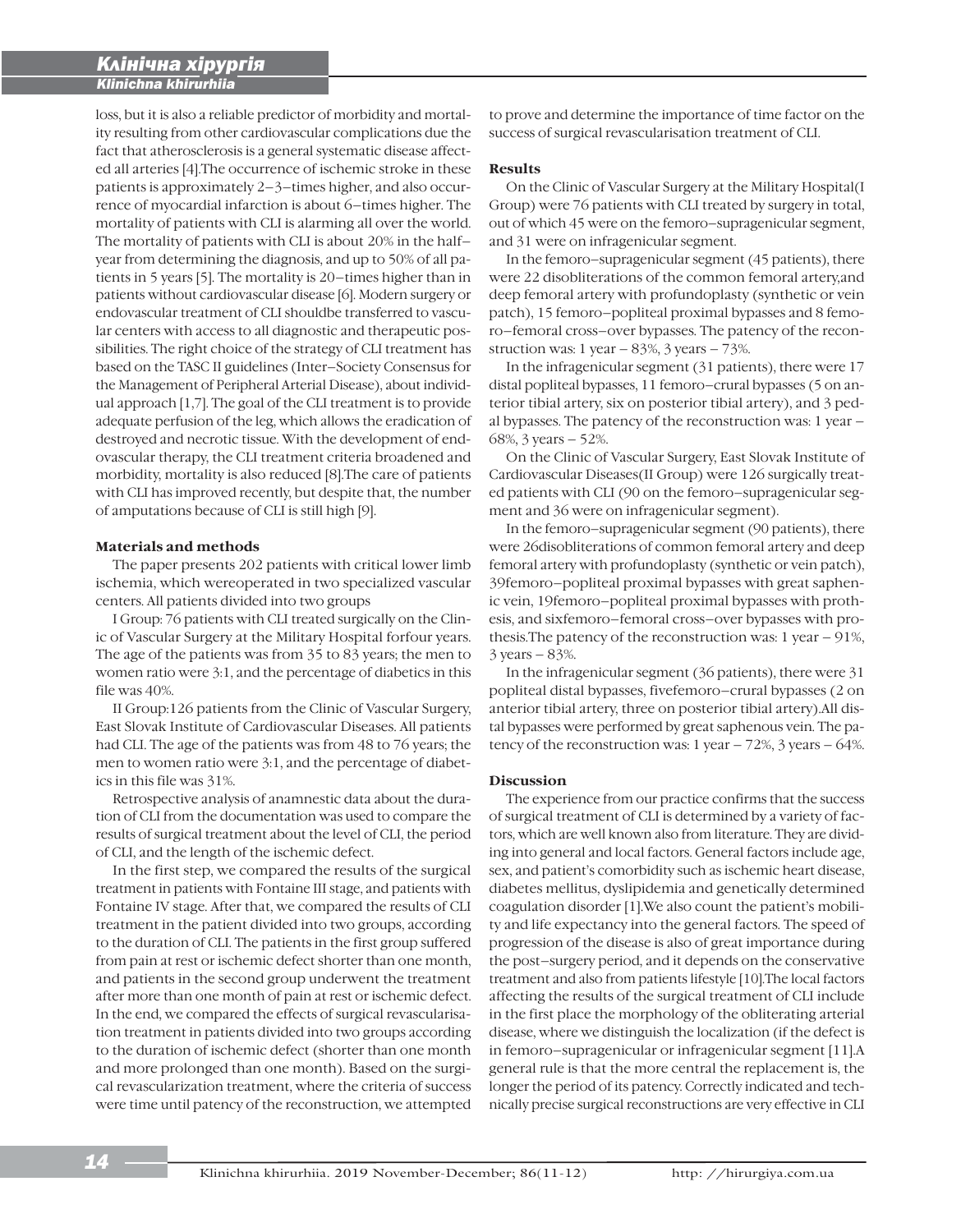treatment. They have great results, low surgical mortality and morbidity rate, and also relatively high primary patency [12, 13]. The prospect of long–term patency lowers with the size of the impairment, and therefore are worst in the multilevel defect, where they often require combined, or hybrid treatment [7]. Other criteria related to the morphology of the arterial disease are the seriousness of stenosis and obliteration changes, quality of the inflow and the runoff, and also the capacity of the collateral bloodstream [14].

Another important local factor is the seriousness of the limb ischemia. The presence of the defect is confirmed if it is determined as a stage III or IV of the Fontaine classification. An important criterion is the presence or absence of infection (dry necrosis), and an infectious agent virulence [8].Another factor determining the results of the treatment is the type of replacement used in artery reconstruction. In the infrainguinal segment, there is a general rule, that the most suitable vessel replacement is an autogenous vein, because of its thrombogenicity, hemodynamic properties, and its resistance to infection [2, 15]. During reoperations or in situations, where the patient does not possess a suitable autogenous vein, the method of choice is allogenic vein. Randomized studies which compare reverse and in situ techniques do not determine any significant difference in the patency of one or another method. Preference between them is a matter of choice and experience of the surgeon [9, 16].

If the patients do not possess an anatomically suitable vein, or if it was used in the past during previous reconstructions, or extirpated during varices operation, the indicated procedure is the reconstruction using the prosthetic material (PTFE or dacron). The literature states significantly better one year patency of supragenicular venous bypasses than of the prosthetic ones (84,3% to 76,3%).There is no difference between long–term patency of PTFE and dacron grafts. In infragenicular bypasses, the best conduit is the autologous vein. The 3– year patency of venous bypasses when compared to the synthetic ones, is significantly better (60–70% to 20–40%).Usage of synthetic prothesis is meaningful during the absence of an autologous vein, or if the place of the distal anastomosis is in the 2nd or 3rd segment of the popliteal artery. PTFE prosthesis mostly used for reconstruction above the knee. Fairly often, a type of composite bypass used, in which the PTFE prosthesis is connected by end–to–end anastomosis to the venous part of the reconstruction [5, 12].Length of the bypass is also main factor affecting the patency of the reconstruction. If that the shorter the reconstruction, the better the prospects for long– term patency. The last local factor affecting the long–term patency of the infragenicular prosthetic bypasses are known venoplasties on the distal anastomosis of the bypass (Linton, Taylor, A–V fistula) [9]. The prospects for long–term patency are not so satisfactory in the distal prosthetic bypasses, but because of various techniques of venoplasties on the distal anastomosis, they have the long–term patency only approximately 20% lower than venous bypasses [2].

i

Another goal of our work was to confirm the assumption that the time factor affects the results of the surgical treatment of CLI. We based our research on the metaanalysis of Finnish authors Noronen et al. from 2016, which confirms the importance of early revascularization in patients with diabetes mellitus [3, 15].In the retrospective analysis of the anamnestic da-

| Table 1.                       | Results of revascularisation treatment depending on the stage of the disease Fontaine III and IV |          |                          |          |  |  |  |  |
|--------------------------------|--------------------------------------------------------------------------------------------------|----------|--------------------------|----------|--|--|--|--|
| The cumulative time of patency |                                                                                                  |          |                          |          |  |  |  |  |
|                                | <b>Stage Fontaine III</b>                                                                        |          | <b>Stage Fontaine IV</b> |          |  |  |  |  |
|                                | I Group                                                                                          | II Group | I Group                  | Il Group |  |  |  |  |
| 6 months                       | 88%                                                                                              | 91%      | 73%                      | 75%      |  |  |  |  |
| 1 year                         | 86%                                                                                              | 89%      | 71%                      | 73%      |  |  |  |  |
| 3 years                        | 78%                                                                                              | 82%      | 63%                      | 67%      |  |  |  |  |

| Table 2.                       | Results of revascularisation treatment depending on the duration of CLI |                                              |          |                                             |          |  |  |  |
|--------------------------------|-------------------------------------------------------------------------|----------------------------------------------|----------|---------------------------------------------|----------|--|--|--|
| The cumulative time of patency |                                                                         |                                              |          |                                             |          |  |  |  |
|                                |                                                                         | <b>Stage Fontain III</b><br>$CLI < 1$ months |          | <b>Stage Fontain IV</b><br>$CLI > 1$ months |          |  |  |  |
|                                |                                                                         | I Group                                      | Il Group | Il Group                                    | Il Group |  |  |  |
|                                | 6 months                                                                | 83%                                          | 85%      | 83%                                         | 86%      |  |  |  |
|                                | 1 year                                                                  | 81%                                          | 83%      | 81%                                         | 82%      |  |  |  |
|                                | 3 years                                                                 | 70%                                          | 73%      | 69%                                         | 71%      |  |  |  |

| Table 3.                       | Results of revascularisation treatment CLI depending on the duration of the ischemic defect |                            |          |                            |          |  |  |  |
|--------------------------------|---------------------------------------------------------------------------------------------|----------------------------|----------|----------------------------|----------|--|--|--|
| The cumulative time of patency |                                                                                             |                            |          |                            |          |  |  |  |
|                                |                                                                                             | Ischemic defect < 1 months |          | Ischemic defect > 1 months |          |  |  |  |
|                                |                                                                                             | I Group                    | II Group | I Group                    | II Group |  |  |  |
|                                | 6 months                                                                                    | 74%                        | 79%      | 73%                        | 76%      |  |  |  |
|                                | 1 year                                                                                      | 72%                        | 75%      | 73%                        | 74%      |  |  |  |
|                                | 3 years                                                                                     | 68%                        | 73%      | 67%                        | 69%      |  |  |  |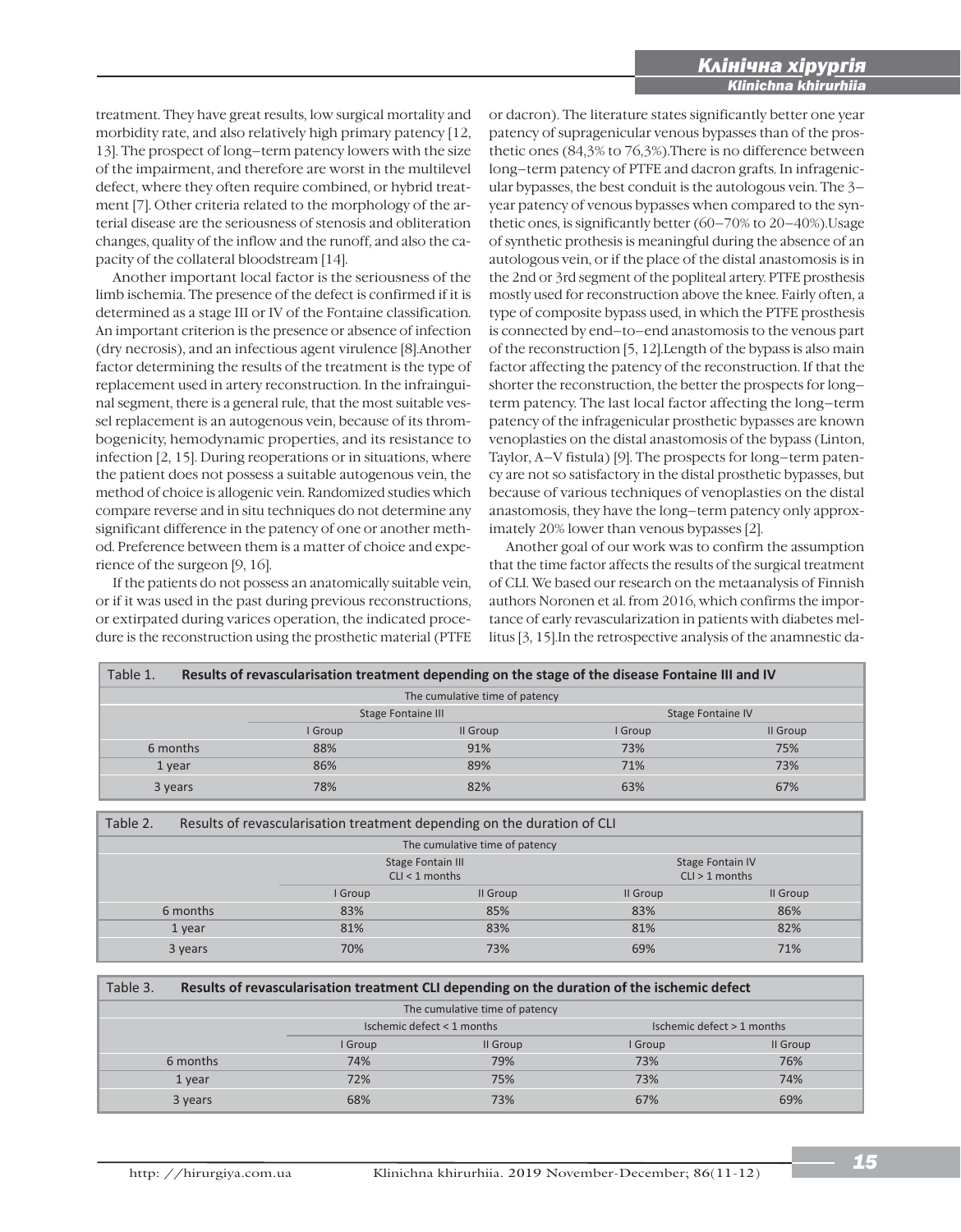i

ta about the duration of CLI from their medical documentation, the patients with CLI were divided into two groups according to the timeliness of the revascularisation treatment.

In the first case, we evaluated the results of the surgical treatment of patients with CLI in stage Fontaine III – pain at rest without trophic defect to results of patients with stage Fontaine IV – ischemic defect (*Table 1*).

In the second case, we compared the results of patients divided into two groups according to the duration of CLI. One group included patients who were in the Fontaine III group shorter than one month. The second group included patients who were in Fontaine IV group more than one month (*Table 2*).

In the end, we compared the effects of surgical revascularisation treatment in patients divided into two groups according to the duration of the ischemic defect – shorter than one month and more prolonged than one month (*Table 3*).

The cumulative time of reconstruction patency was better in patients with pain at restthan in patients with ischemic defect. The results of surgery treatment according to the duration of CLI (*Table 2*) and according to the length of the ischemic defect (*Table 3*), did not show any statistically significant differences in the success of the treatment for both criteria.We believe that the reasons for not confirming the effect of duration of ischemic defect lie in various factors. The most significant factor is the wide variety of patients with CLI and their differences (age, comorbidity, active smoking, haemocoagulation, and immunological status).

It seems that more significant than the duration of the ischemic defect are the speed of its progression, its extent, and infectiousness. Small dry distal necrotic ischemic defects do not have such negative prospects as quickly extending gangrenes infected by mixed bacteries. In this context, the time factor is significant for the limb salvage in the sense of either providing the revascularisation treatment as an ultimum refugium of limb salvage in an admissible stage of gangrene. Patients with long–term chronic trophic defects, with only slightly virulent flora, with right reconstruction conditions can have good results as for patency of the reconstructions and for limb salvage, and can paradoxically influence the statistical results in favor of the group with the duration of defect longer than one month.

Another factor is a variety of individual differences in the quality of subsequent care, mainly in patients living further from the vascular centers. There is also an important factor influencing the results of the surgical treatment – the patient's compliance, and not only in conservative treatment but also in the patient's regimen and lifestyle. A possible reason for not confirming the expected results is the small number of patients in our file.

## **Conclusion**

Patency of reconstructions in the first year was in both workplaces without significant difference (I Group: 83% in the femoro–supragenicular segment, 68% in the infragenicular segment and II Group: 91% in the femoro–supragenicular segment, 72% in the infragenicular segment). Supragenicular reconstructions had the best patency at both workplaces and set 3 year patency above 70%. The following factors influenced the duration of arterial reconstructions: the type of graft used, diabetes mellitus, smoking.

**Conflict of interest.** The authors state that there are no conflicts of interest regarding the publication of this article.

**Funding information.** None funding

Authors' contributions. P. Beňo - Suggested the idea and design of the study and participated in experiments, M. Rusňák - Participated in experiments and interpreted the results, P. Štefanič - Participated in experiments, prepared discussion, I. Kopolovets - Did the literature analysis, and did the revision manuscript.

#### **References**

- 1. Sihotský V. Aortoiliakálnerekonštrukcie, in: Princípychirurgie IV. Jaroslav Siman a kol. Bratislava: SAP, 2015:608-21. [InSlovakian].
- 2. Šefránek V, Tomka J, Slyško R, Necpal R. Options of surgical treatment of critical limb ischemia of lower extremity. Vascular medicine 2010;2(3):112-15. [In Slovakian].
- 3. Noronen K, Saarinen E, Albäck A, Venermo M. Analysis of the elective treatment process for critical limb ischaemia with tissue loss: diabetic patient require rapid reevascularisation. Eur J VascEndovasc Surg. 2017;53(2):206-13. doi: 10.1016/j.ejvs.2016.10.023.
- 4. Fabiani I, Calogero E, Pugliese NR, Di Stefano R, Nicastro I, Buttitta F, Critical Limb Ischemia: A Practical Up-To-Date Review. Angiology. 2018;69(6):465-74. doi: 10.1177/0003319717739387.
- 5. Mazuch J, Bruncák P, Cupka L, Berek P, Cseri J.Review of revascularization and arterial reconstructive procedures in arteriosclerosis performed at the Hospital in Lucenec.Rozhl Chir. 2001;80(5):229-35. PMID:11392043.[In Slovakian].
- 6. Farber A, Eberhardt RT. The Current State of Critical Limb Ischemia: A Systematic Review. JAMA Surg. 2016;151(11):1070-77. doi: 10.1001/ jamasurg.2016.2018.
- 7. Balaz P, Rokosny S, Bafrnec J, Bjork M. The role of hybrid procedures in the manangement of peripheral vascular disease. Scadinavian J Surg 2012;101(4): 232-37. doi:10.1177/145749691210100402.
- 8. Halliday A, Bax JJ. The 2017 ESC Guidelines onthe Diagnosis and TreatmentofPeripheralArterialDiseases, inCollaborationWith the European Society for Vascular Surgery (ESVS).Eur J Vasc Endovasc Surg. 2018;55(3):301-22. doi: 10.1016/j.ejvs.2018.03.004.
- 9. Söderström MI, Arvela EM, Korhonen M, Halmesmäki KH, Albäck AN, Biancari F et al. Infrapoplitealpercutaneous angioplasty versus bypass surgery as first-line strategies in critical leg ischemia a propensity scores analysis. Ann Surg  $2010;252(5):765-73$ . doi:  $10.1097/$ SLA.0b013e3181fc3c73.
- 10. Conte MS, Bandyk DF, Clowes AW, Moneta GL, Seely L, Lorenz TJ, et al. Results of PREVENT III: a multicenter, randomized trial of elifoligide for the prevention of vein graft failure in lower extremity bypass surgery. J VascSurg 2006; 43: 742–50. doi:10.1016/j.jvs.2005.12.058.
- 11. Haghighat L, Ionescu CN, Regan CJ, Altin SE, Attaran RR, Mena-Hurtado CI.Reviewofthe Current BasicScience Strategies to Treat Critical Limb Ischemia. VascEndovascularSurg. 2019;53(4):316-24. doi: 10.1177/1538574419831489.
- 12. Wisman PP, van Hattum ES, van der Graaf Y, de Borst GJ, Tangelder MJ, Moll FL. Risk Chart for Future Mortality and Ischaemic Events Following Peripheral Bypass Surgery. Eur J VascEndovasc Surg. 2015;50(1):87-3. doi: 10.1016/j.ejvs.2015.04.005.
- 13. Čandik P, Rybár D, Depta F, Sabol F, Kolesár A, Galková K, et al. Relationship between dynamic expiratory time constant tau(edyn) and pa-